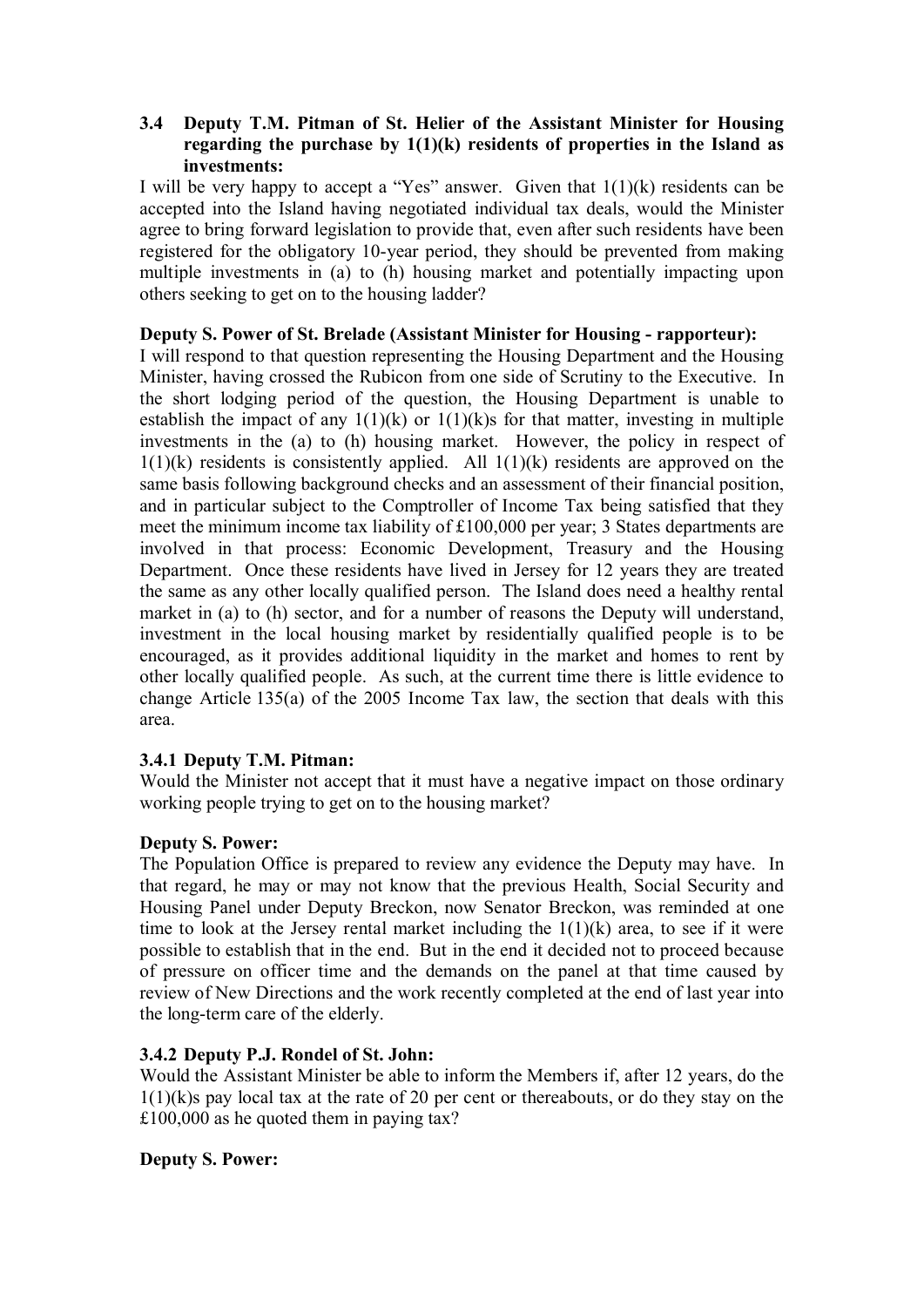After 12 years all  $1(1)(k)$ s are treated as ordinary Jersey taxpayers for all Jerseysourced income, including Schedule A. They are taxed at 20 per cent on all of it, and they get the same deductions and the same reliefs as any ordinary Jersey taxpayer against such income. They get no special deductions or reliefs against any Jersey income just because they are a (k). So, they have no advantage at all over any other Jersey resident as regards local income, whether rental or otherwise.

# **3.4.3 Deputy J.A. Martin of St. Helier:**

The question is investment in the housing market. Could the Assistant Minister confirm there is nothing under Jersey housing laws stopping anyone investing in the Jersey housing market either on Island or off Island? The law is stopping them from preventing living in said property. I really think this needs to be cleared up.

### **Deputy S. Power:**

I think the market in Jersey is that anyone can buy into the Jersey residential market irrespective of their residential status, and we have plenty of evidence of that. The question that Deputy Pitman asked was relating specifically to  $1(1)(k)s$ , and that is what I answered.

### **3.4.4 Deputy G.P. Southern:**

Given the Assistant Minister's crossing of the Rubicon that he drew attention to, and given his previous expressed interest in the area of multiple purchases for rental, i.e. buy to rent in the market, and its impact upon the purchaser market, will he undertake to do the investigation into any such impact and the size of that impact that his previous panel could not do for lack of officer time? Will he now do so as Assistant Minister?

### **Deputy S. Power:**

I have to point out to the Deputy that I am the Assistant Minister and not the Minister, and I an unable to commit the Minister or the department at this time to an investigation in that area, but I promise to bring it up within the department as soon as it is practical.

### **3.4.5 Deputy P.V.F. Le Claire:**

Is there any possibility that the Assistant Minister can investigate whether people that are given 1(1)(k) resident status can also, as soon as they have been given that, extend purchasing rights to their siblings and family members that may have an impact upon the local market?

### **Deputy S. Power:**

I cannot answer that question, but I am prepared to come back to the Deputy with the information from the department and the Population Office.

### **3.4.6 Senator B.E. Shenton:**

Given that the Minister for Housing is away at the moment and the Assistant Minister has been able to answer a number of the questions or has the power to make any commitments, could I just ask who the designated Minister for Housing is at the present time, and whether he should have in fact been answering the questions?

### **Deputy S. Power:**